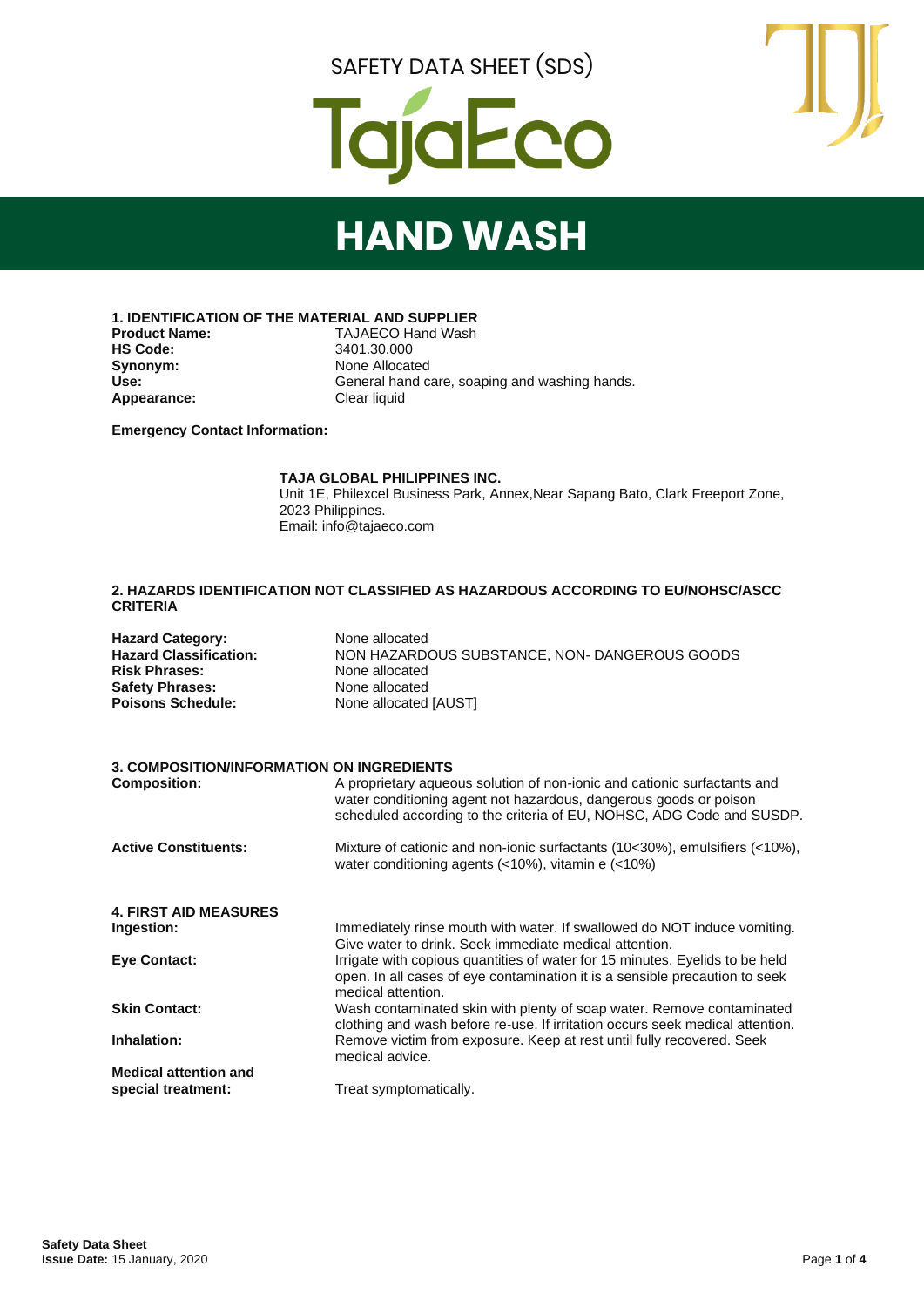

## **HAND WASH**

| <b>5. FIRE FIGHTING MEASURES</b><br><b>Fire/Explosion Hazard:</b><br><b>Suitable Extinguishing</b><br>Media:<br><b>Hazards from Combustion</b><br><b>Products:</b><br><b>Precautions for Fire</b><br><b>Fighters and Special</b><br><b>Protective Equipment:</b> | If safe to do so, move undamaged containers from fire area.<br>Use extinguishing media for surrounding fire situation.<br>Decomposes on heating emitting oxides of carbon, and<br>nitrogen entities.<br>Fire fighters to wear self-contained breathing apparatus<br>(SCBA) in confined spaces, in oxygen deficient<br>atmospheres or if exposed to products of decomposition.<br>Full protective clothing is also recommended. |
|------------------------------------------------------------------------------------------------------------------------------------------------------------------------------------------------------------------------------------------------------------------|--------------------------------------------------------------------------------------------------------------------------------------------------------------------------------------------------------------------------------------------------------------------------------------------------------------------------------------------------------------------------------------------------------------------------------|
| <b>HAZCHEM CODE:</b>                                                                                                                                                                                                                                             | None allocated.                                                                                                                                                                                                                                                                                                                                                                                                                |
| <b>Flammability:</b>                                                                                                                                                                                                                                             | This product is not a flammable or combustible liquid.                                                                                                                                                                                                                                                                                                                                                                         |
| <b>6. ACCIDENTAL RELEASE MEASURES</b><br><b>Emergency Procedures:</b>                                                                                                                                                                                            | If this product spills onto floors it will represent a slip hazard, walk cautiously.<br>If large quantities are spilt, it is common sense to wear protective equipment<br>to prevent skin and eye contact, as outlined under personal protection in this<br>MSDS.                                                                                                                                                              |
| <b>Methods and Materials for</b><br><b>Containment and Clean</b><br>Up Procedures:                                                                                                                                                                               | For small spills pick up as much as possible and then flush<br>remainder to drain with large quantities of water.<br>Otherwise, dike (bund) area using an absorbent such as diatomaceous<br>earth -to prevent run off into drains and water ways. Throw further absorbent<br>(diatomaceous earth of other inert material) on top of spill, then shovel up<br>and seal in properly labelled containers for disposal.            |
| <b>7. HANDLING AND STORAGE</b>                                                                                                                                                                                                                                   |                                                                                                                                                                                                                                                                                                                                                                                                                                |
| <b>Precautions for Safe</b>                                                                                                                                                                                                                                      | Always provide adequate ventilation, for all products.                                                                                                                                                                                                                                                                                                                                                                         |
| Handling:                                                                                                                                                                                                                                                        | This product is of low hazard in normal use if spilt it may<br>be considered to be a slip hazard.                                                                                                                                                                                                                                                                                                                              |
| <b>Conditions for Safe</b>                                                                                                                                                                                                                                       | Keep container closed when not using this product in                                                                                                                                                                                                                                                                                                                                                                           |
| Storage:                                                                                                                                                                                                                                                         | original containers. Keep out of direct sunlight and if<br>possible to extend the shelf-life, store in a cool dry area.                                                                                                                                                                                                                                                                                                        |
| 8. EXPOSURE CONTROLS/PERSONAL PROTECTION                                                                                                                                                                                                                         |                                                                                                                                                                                                                                                                                                                                                                                                                                |
| <b>Exposure Standards:</b>                                                                                                                                                                                                                                       | No exposure standards have been assigned by [NOHSC] for this product or<br>any of the components.                                                                                                                                                                                                                                                                                                                              |
| <b>Engineering Controls:</b>                                                                                                                                                                                                                                     | Maintain adequate ventilation at all times. In most circumstances natural<br>ventilation systems are adequate.                                                                                                                                                                                                                                                                                                                 |
| PERSONAL PROTECTION EQUIPMENT                                                                                                                                                                                                                                    |                                                                                                                                                                                                                                                                                                                                                                                                                                |
| Gloves:                                                                                                                                                                                                                                                          | Not normally required, however if handling large quantities or if the skin is<br>likely to be exposed to this product over prolonged periods, then the use of<br>nitrile is recommended.                                                                                                                                                                                                                                       |
| Eyes:<br><b>Respiratory Protection:</b>                                                                                                                                                                                                                          | Chemical goggles or face shield to protect eyes.<br>The use of a respirator is NOT required.                                                                                                                                                                                                                                                                                                                                   |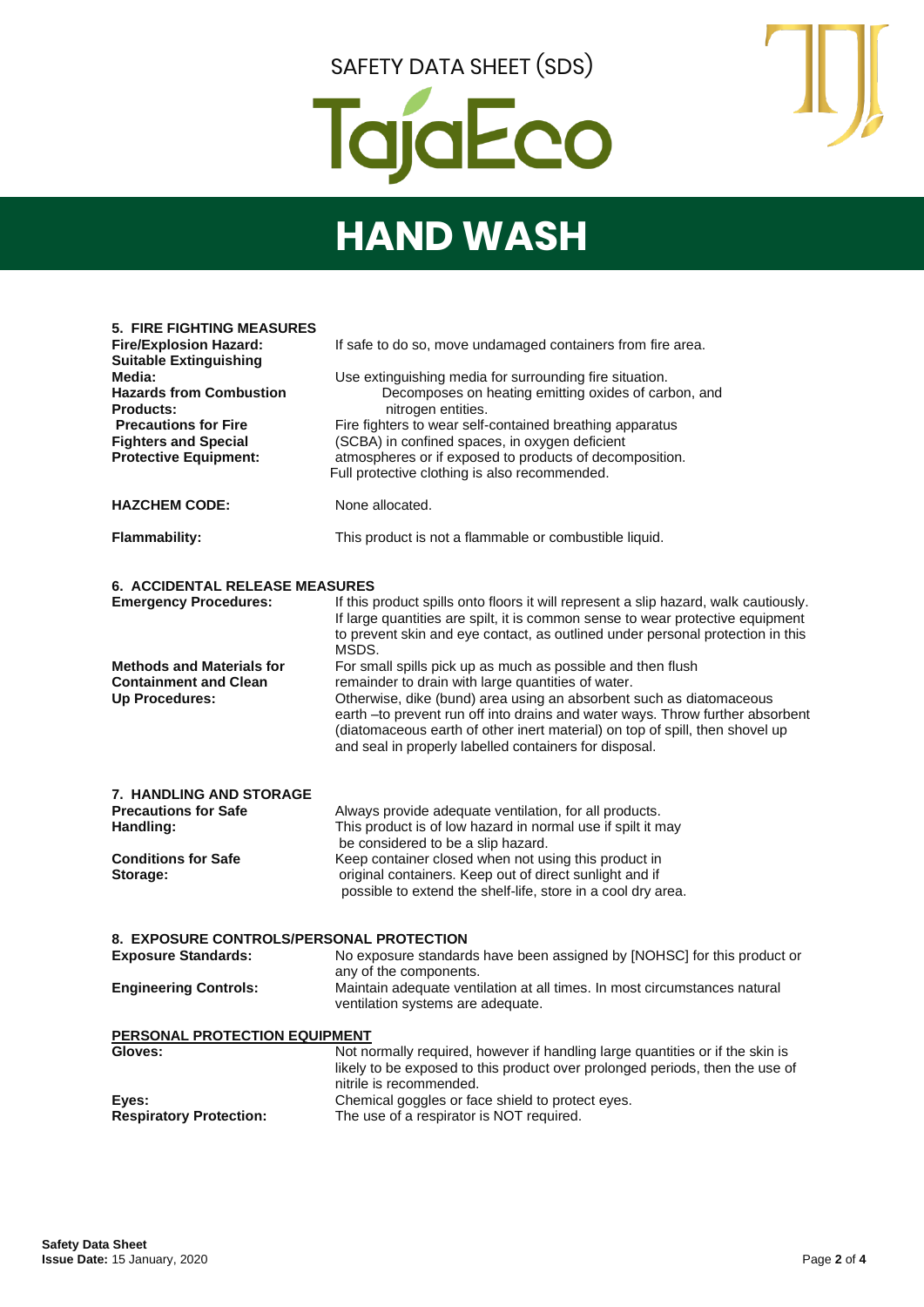

## **HAND WASH**

#### **9. PHYSICAL AND CHEMICAL PROPERTIES Appearance:** Clear liquid Clear liquid Clear liquid Clear liquid Clear liquid Clear liquid Clear liquid Clear liquid Clear liquid Clear liquid Clear liquid Clear liquid Clear liquid Clear liquid Clear liquid Clear liquid

**Boiling Point:** Vapour Pressure: **Not available Specific Gravity:** ~1.00 **Flash Point:** Not applicable, water content interferes with flash point **Flammability Limits:** Not applicable<br> **Solubility in Water:** Completely mi **Completely miscible Other Properties pH:**  $5.0 - 6.0$ 

#### **10. STABABILITY AND REACTIVITY**

| <b>Chemical Stability:</b>     | Stable under normal conditions of use.                         |  |  |  |
|--------------------------------|----------------------------------------------------------------|--|--|--|
| <b>Conditions to Avoid:</b>    | Excessive heat will lead to accelerated oxidative degradation. |  |  |  |
| <b>Incompatible Materials:</b> | Reacts with strong oxidizing agents.                           |  |  |  |
| <b>Hazardous Decomposition</b> |                                                                |  |  |  |
| <b>Products:</b>               | Carbon monoxide and carbon dioxide.                            |  |  |  |
| <b>Hazardous Reactions:</b>    | None known.                                                    |  |  |  |

#### **11. TOXICOLOGICAL INFORMATION**

No adverse health effects are expected, if the product is handled in the accordance with this Material Safety Data Sheet and the product label. Symptoms and effects that may arise if the product is mishandled are: **Acute Health Effects Ingestion:** No adverse effects expected, however large amounts may cause nausea And vomiting.<br> **Eye:** May cause **Eye:** May cause irritation to eyes.<br> **Skin:** May cause irritation to the skin **Skin:** May cause irritation to the skin. Inhaled:<br>
Inhalation of high concentrations of mist may produce respiration irritation.<br>
No information available for this product. **Long Term Effect No information available for this product.**<br>**Acute/Chronic Toxicity:** No LD50 Data available for this product.

No LD50 Data available for this product.

**12. ECOLOGICAL INFORMATION** This product is considered to be of an environmentally low hazard and biodegradable.

#### **13. DISPOSAL CONSIDERATIONS**

Refer to appropriate authority in your state. Dispose of material through a licensed waste contractor.

#### **14. TRANSPORT INFORMATION**

| <b>Road Transport</b>                                                                                                                         |                                                                                        | <b>Air Transport</b>                                                                                                    |                                                                                        |
|-----------------------------------------------------------------------------------------------------------------------------------------------|----------------------------------------------------------------------------------------|-------------------------------------------------------------------------------------------------------------------------|----------------------------------------------------------------------------------------|
| <b>UN Number:</b><br><b>Proper Shipping Name:</b><br><b>Dangerous Goods Class:</b><br><b>Packing Group:</b><br>Label:                         | None allocated<br>None allocated<br>None allocated<br>None allocated<br>None allocated | <b>UN Number:</b><br><b>Proper Shipping Name:</b><br><b>Dangerous Goods Class:</b><br><b>Packing Group:</b><br>Label:   | None allocated<br>None allocated<br>None allocated<br>None allocated<br>None allocated |
| <b>Sea Transport</b><br><b>UN Number:</b><br><b>Proper Shipping Name:</b><br><b>Dangerous Goods Class:</b><br><b>Packing Group:</b><br>Label: | None allocated<br>None allocated<br>None allocated<br>None allocated<br>None allocated | Not classified as a Dangerous Good according to the<br>UN, Malaysian Standards, DOT (US), ICAO (IATA) or<br>IMO (IMDG). |                                                                                        |